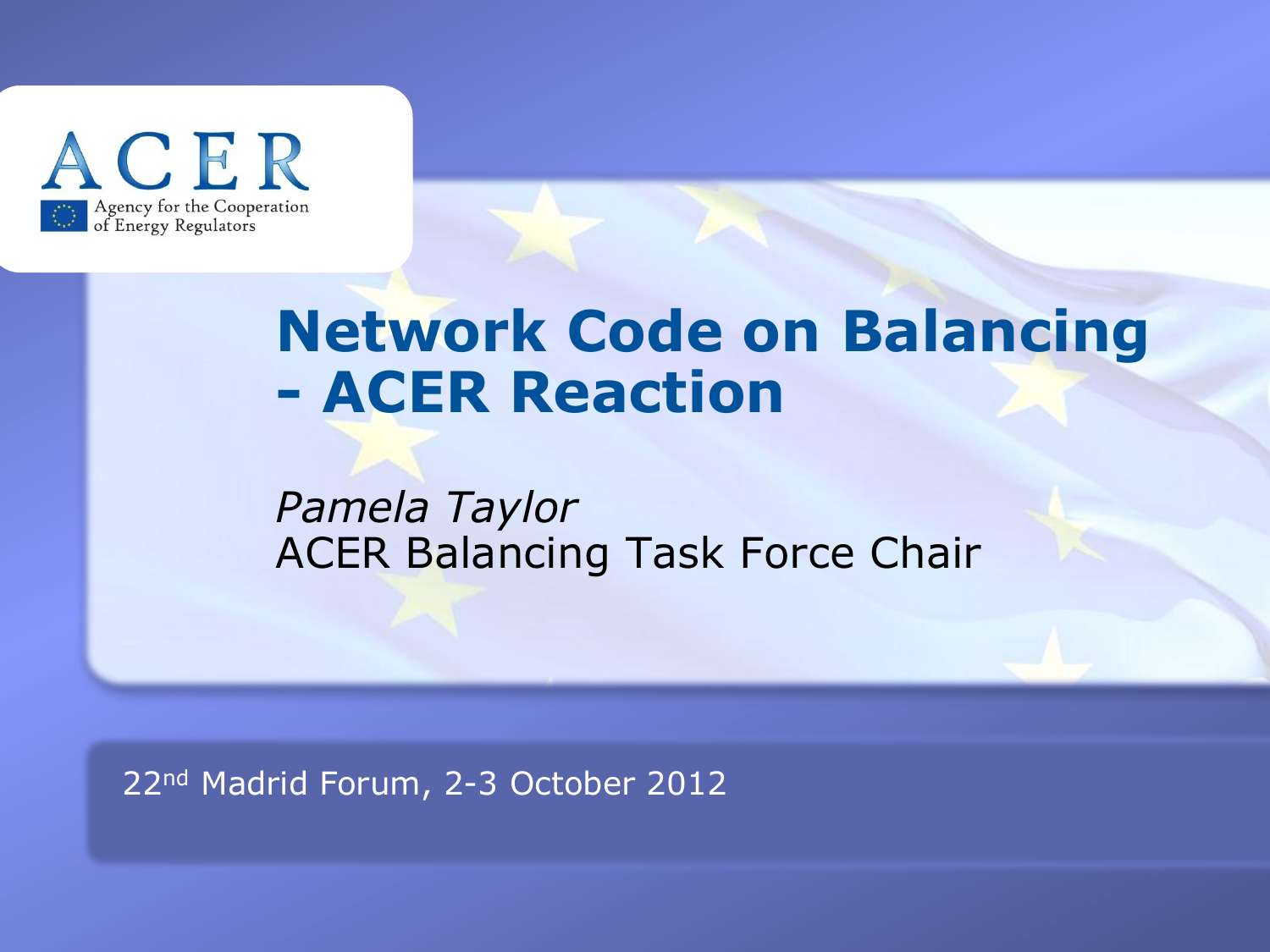

#### The vision

Balancing framework guidelines – key to market design (not just technical rules)



•**Remove barriers to cross-border trade**  created by different balancing arrangements

•**Reduce fragmentation of the market** by looking at ways to merge balancing zones

single market **Facilitating a single market**  $\overline{\mathbf{o}}$ **Facilitating** 

•**Promote the development of regional markets** by encouraging the use of interconnectors (and gas from crossborders) in balancing



**Develop liquid traded market** •**Facilitate new entry** by ensuring balancing arrangements are nondiscriminatory;

#### •**Promote market liquidity at emerging gas hubs**

- by encouraging shipper trading across timescales;
- •by having market arrangements for TSO procurement of balancing gas



•**Provides a coherent set of rules,** which

•lead to a common vision of balancing arrangements;

• can be implemented in network codes and is enforceable by NRAs;

• take account of the different degree of market development across Europe (need for interim steps)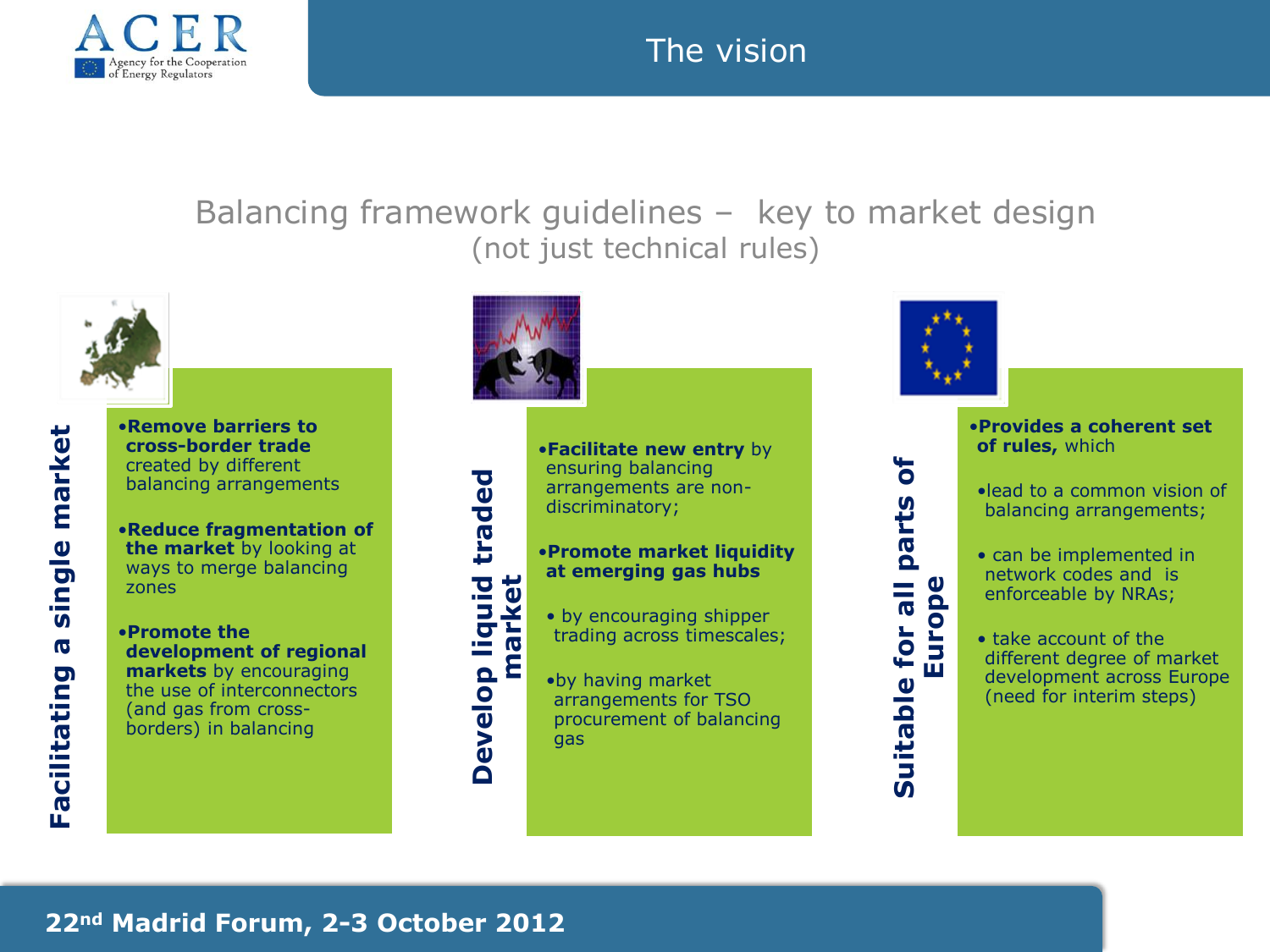

# **ACER's role**

- ACER's statutory role in this context is primarily to draft the framework guideline and reasoned opinion
- Active ACER engagement throughout the network code development process is needed to ensure that ACER's comments can be considered within ENTSOG's timescales
- ACER submitted <sup>a</sup> preliminary reasoned opinion on the draft network code to ENTSOG on 14 June, this was followed up by discussions and further written comment on specific excerpts
- Regular discussions between ACER, ENTSOG and the Commission are ongoing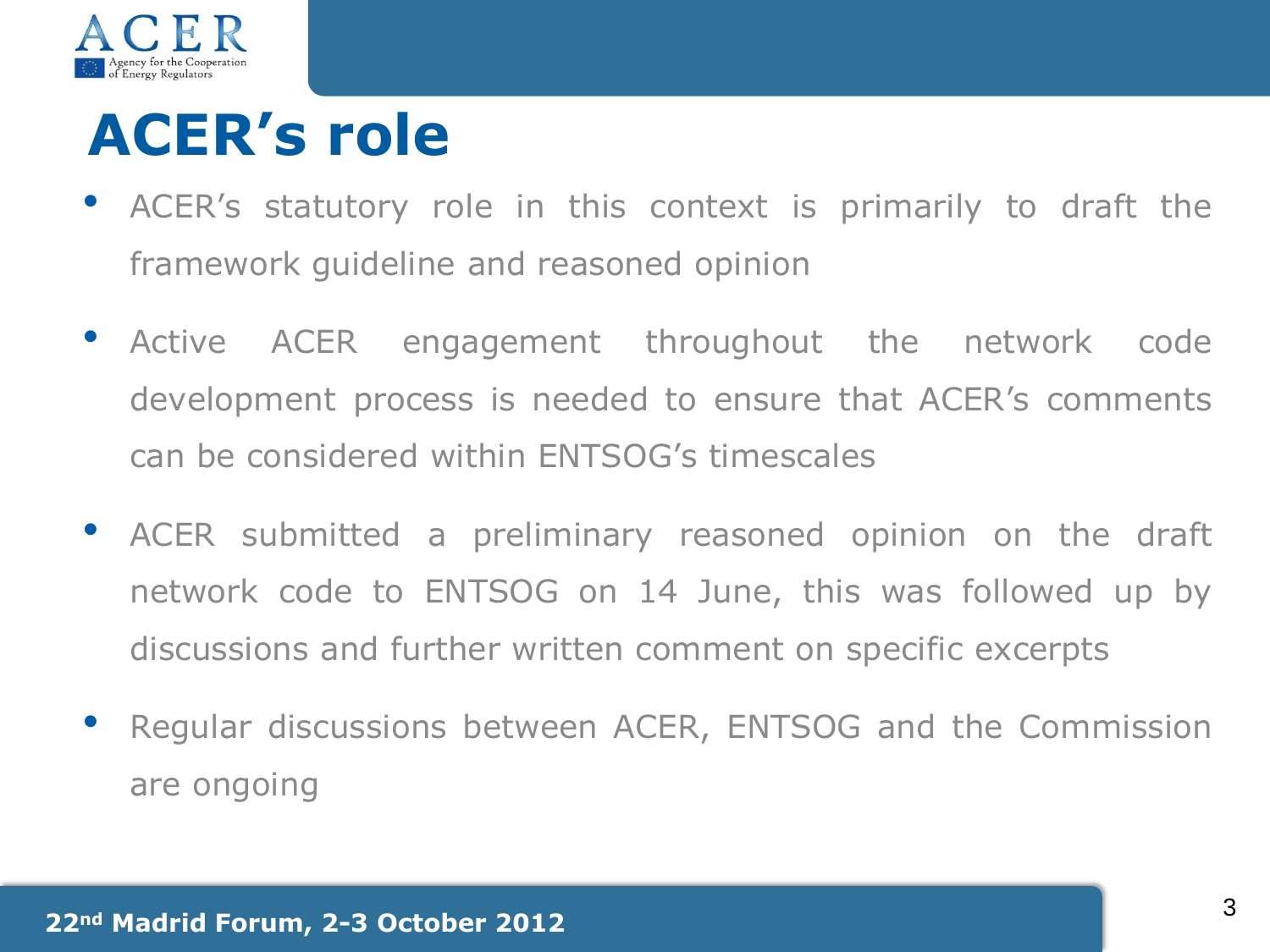

# **Article 6 of Gas Regulation**

• "Within 3 months of receipt of the code, ACER shall provide a reasoned opinion to ENTSOG." [this is on 5<sup>th</sup> February]

• "Once ACER is satisfied that the code is in line with the relevant FG, it shall submit the code to the Commission and may recommend adoption"

**Today's discussion is without prejudice to the Agency's reasoned opinion on the network code.** 

**22nd Madrid Forum, 2-3 October 2012**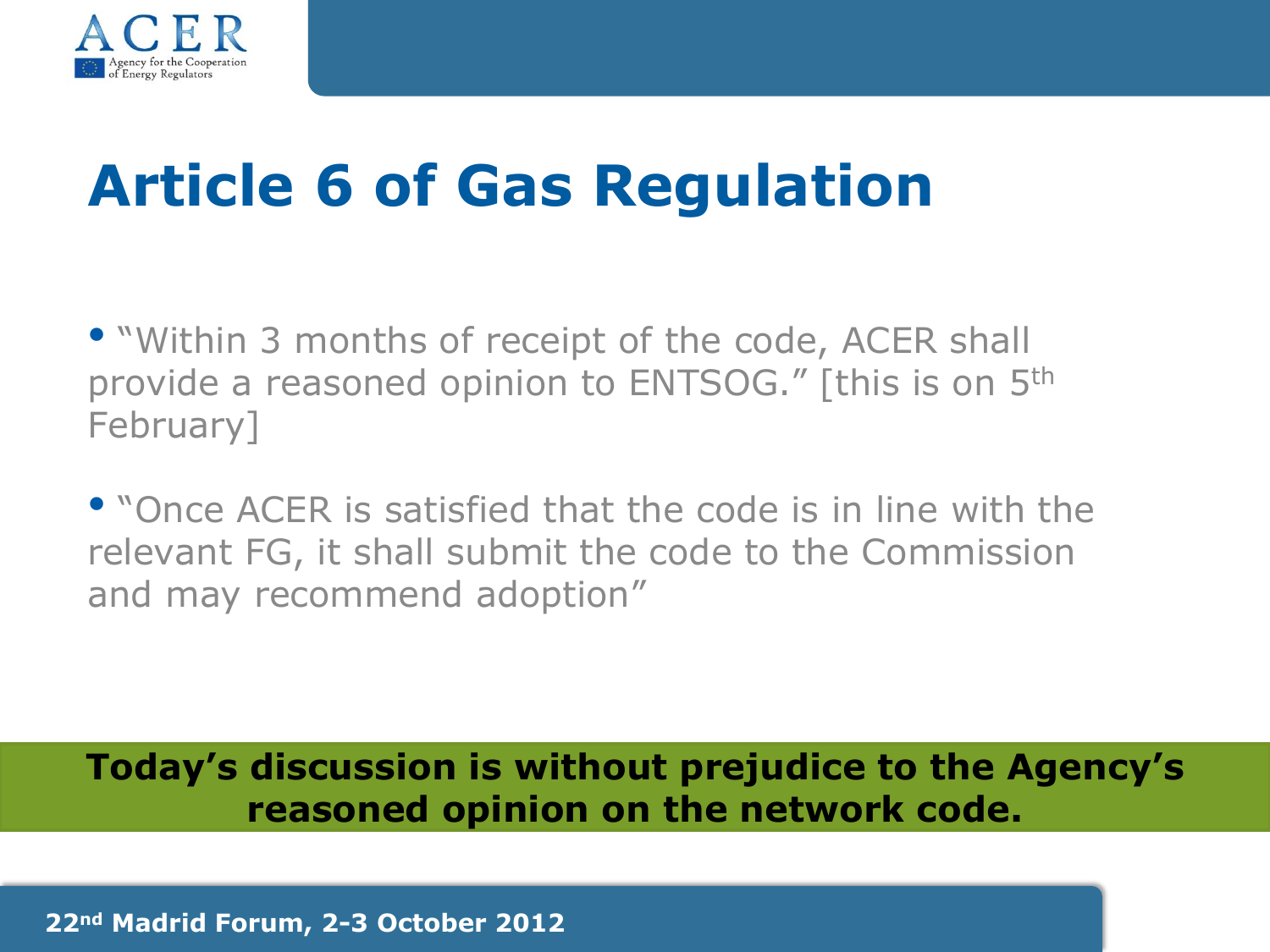

### **General comments**

- ENTSOG's process has been inclusive and transparent
- There have been regular discussions between ENTSOG, ACER and the European Commission
- •There is a high degree of compliance of the network code with the framework guideline
- ACER's preliminary opinion identified specific elements of the network code that needed to be changed to achieve compliance with the framework guideline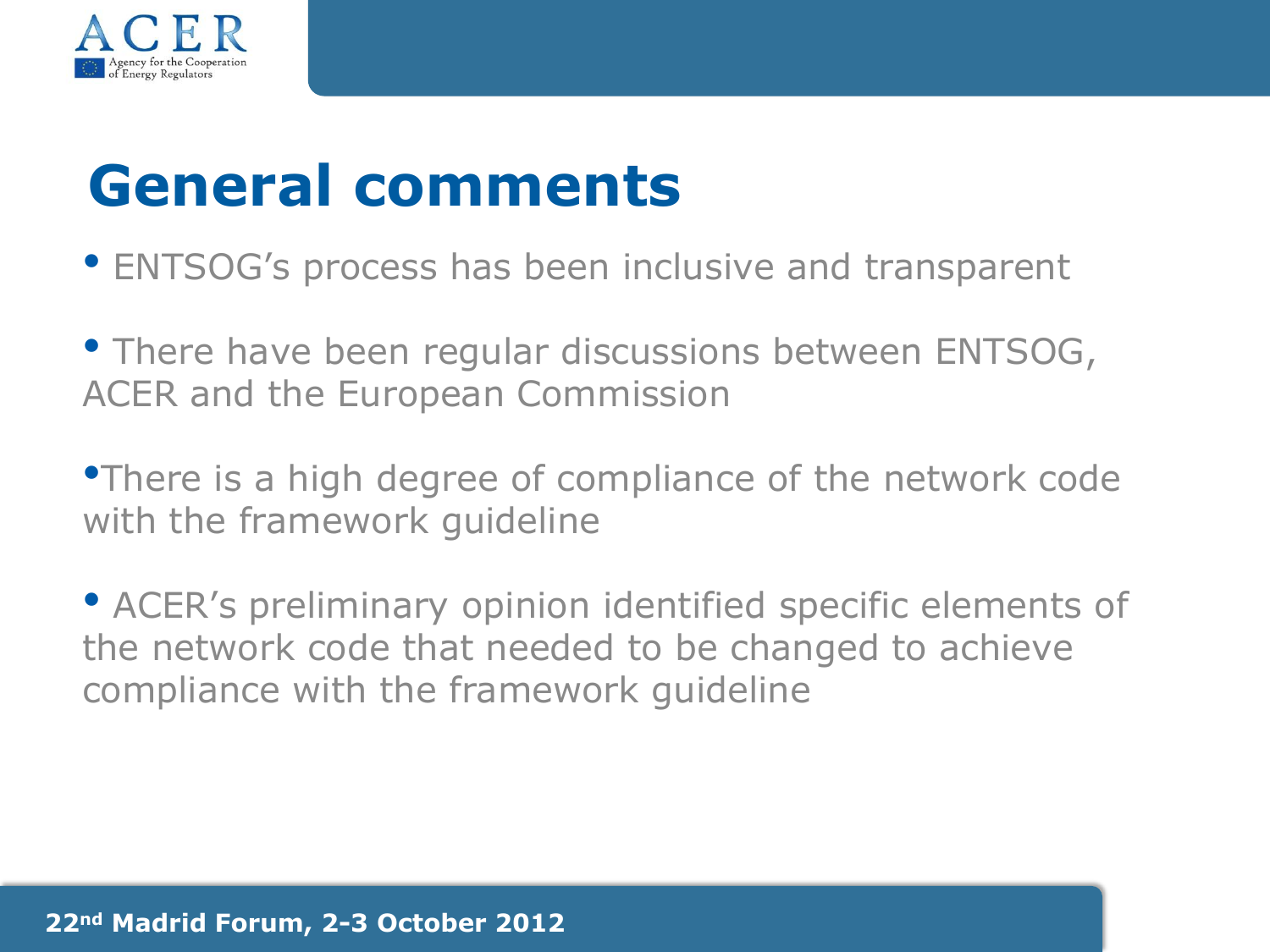

# **Some key points**

• Is it appropriate for the neutrality mechanism to pass through any costs? Should separate revenue mechanisms be mandated under Variant 2?

- Are TSOs' and NRAs' roles appropriately captured, for example on within-day obligations or nominations?
- Are the criteria to assess within-day obligations reflected appropriately?
- Is the use of interim steps in line with the framework guidelines?
- Are the rules for the rejection of nominations too open?
- Is ENTSOG's monitoring role reflected?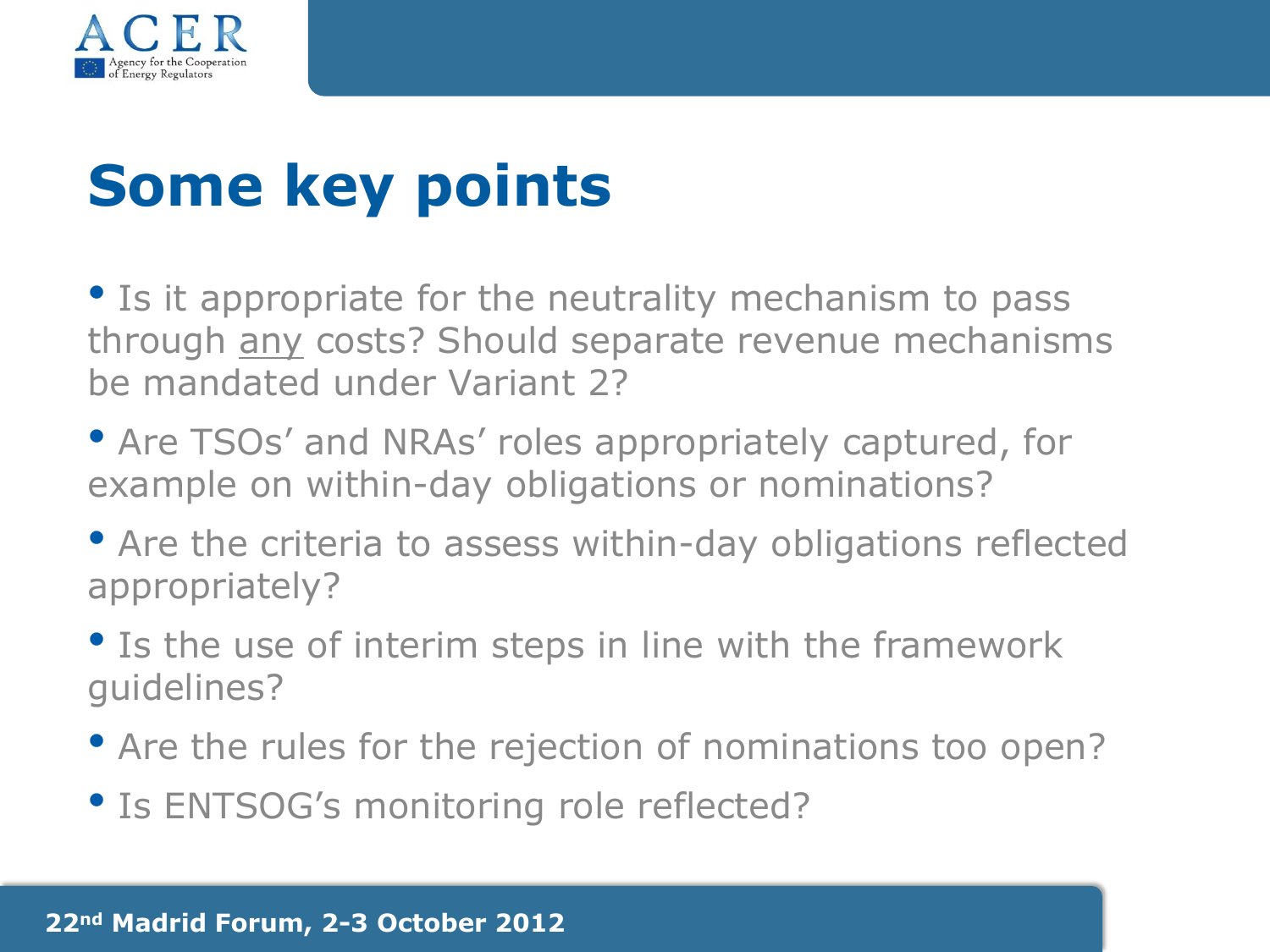

## **Next steps**

• Ongoing interactions between ACER, ENTSOG and the European Commission

- Network code to be finalised by 5<sup>th</sup> November
- ACER reasoned opinion to be released by 5<sup>th</sup> February